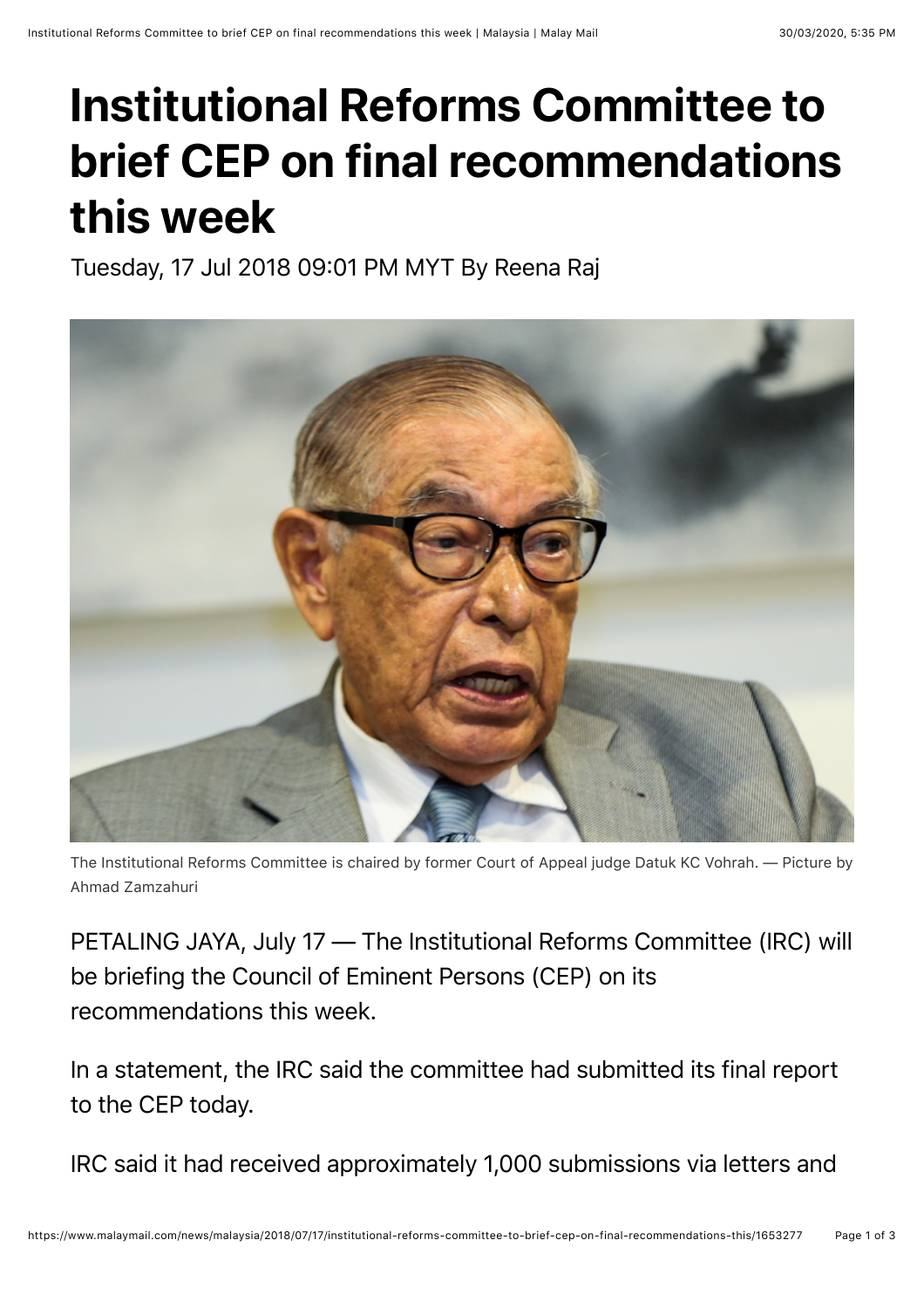emails from the public.

"We thank everyone who took the time and trouble to make submissions to the IRC and those who attended dialogue sessions with us.

"This gave us vital information and shaped our thinking on the ills that required remedial measures," the committee said.

Chaired by former Court of Appeal judge Datuk KC Vohrah, the fivemember committee's report contained recommendations pertaining to seven key institutions: Parliament, elections, the judiciary, law officers and legal service, anti-corruption, police and immigration, communications, media and information.

"In the course of IRC's work, we made several immediate recommendations to the Council on matters which we considered to be urgent, most of which have been incorporated into the report.

"These recommendations are what we consider to be necessary steps for the reforms that the country needs," the committee said.

It added that there were many written submissions which, while not connected directly with the scope of the committee's study, raised issues which required attention.

"We are referring these to the relevant government agencies for them to take appropriate action," the committee added.

The committee said there were several areas of national importance which could not be sufficiently dealt with in a short period of time, so they have recommended that further studies be conducted on these issues.

Apart from Vohrah, the IRC, which falls under CEP, comprises of Datuk Mah Weng Kwai, Hakam president Datuk Ambiga Sreenevasan, National